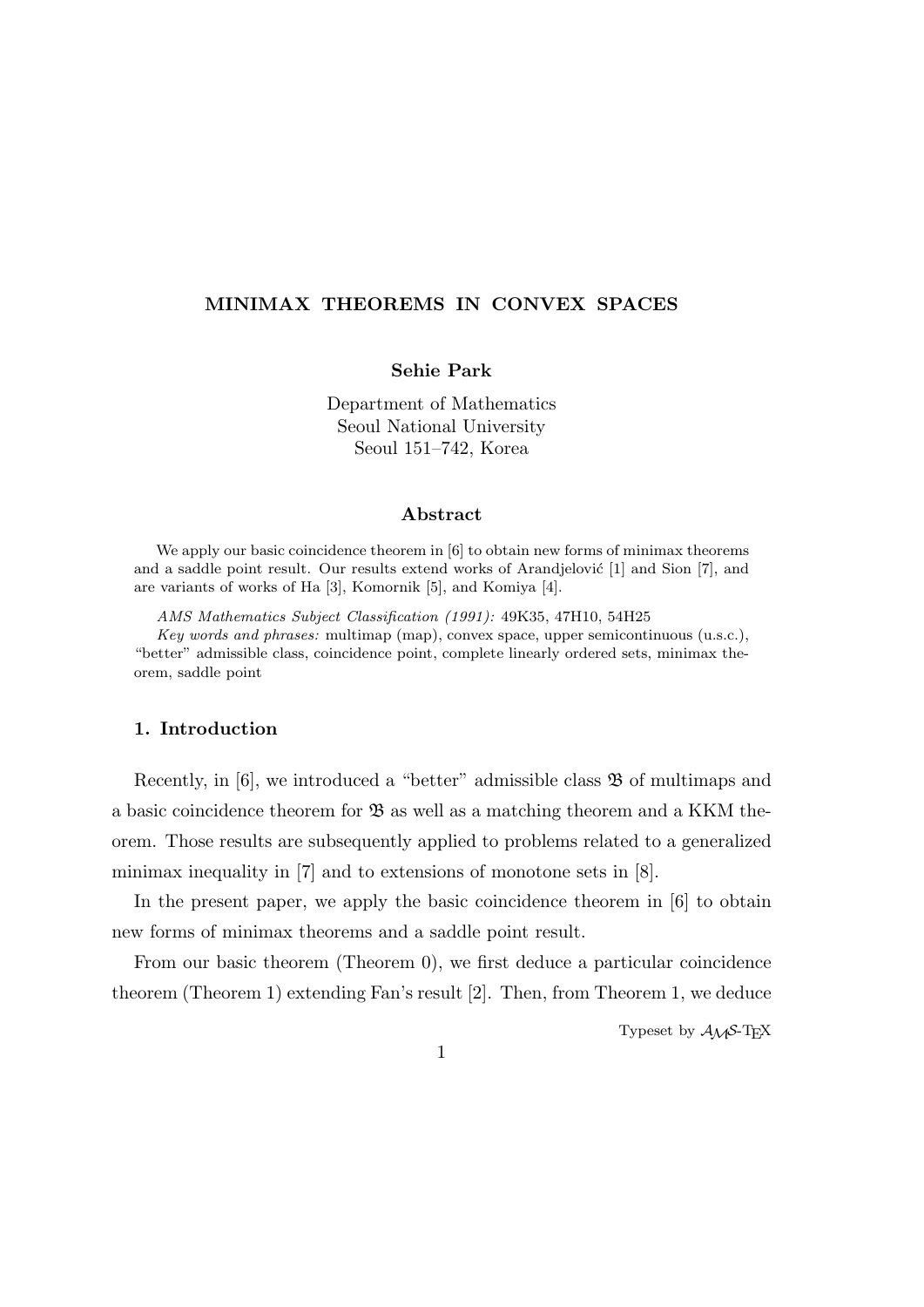a minimax theorem (Theorem 2), which is a variant of a result of Komornik [5] and extends a saddle point result due to Arandjelović  $[1]$  and Sion  $[7]$ . Finally, we obtain another minimax theorem (Theorem 3) involving acyclic sets, which is a variant of results of Ha [3], Komornik [5], and Komiya [4].

#### **2. Coincidence Theorems**

A *multimap* (simply, a *map*)  $T: X \to Y$  is a function from a set X into the power set  $2^Y$  of another set *Y*. Note that  $y \in T(x)$  is equivalent to  $x \in T^-(y)$ , and  $T(A) = \bigcup \{ T(x) : x \in A \}$  for  $A \subset X$ .

A *convex space* is a nonempty convex set (in a vector space) equipped with any topology that induces the Euclidean topology on the convex hulls of its finite subsets. Such convex hulls will be called *polytopes*.

For topological spaces *X* and *Y*, a multimap  $T : X \to Y$  is said to be *upper semicontinuous* (u.s.c.) if, for each open subset *G* of *Y*, the set  $\{x \in X : Tx \subset G\}$ is open in *X*; and *compact* whenever  $T(X)$  is relatively compact in *Y*. Recall that a nonempty topological space is *acyclic* if all of its reduced Cech homology groups over rationals vanish.

In our previous work  $[6]$ , we introduced a "better" admissible class  $\mathfrak{B}$  of maps defined on a convex space *X* as follows:

 $T \in \mathfrak{B}(X, Y) \Longleftrightarrow$  for any polytope *P* in *X* and any  $f \in \mathbb{C}(F(P), P)$ *,* the composite  $f(T|_P)$ :  $P \multimap P$  has a fixed point.

We give some examples of  $\mathfrak{B}$  as follows:

 $t \in \mathbb{C}(X, Y) \Longleftrightarrow t$  is a continuous (single-valued) function.  $T \in K(X, Y) \Longleftrightarrow T$  is an u.s.c. map with nonempty compact convex values, where *Y* is a convex space*.*

 $T \in V(X, Y) \Longleftrightarrow T$  is an acyclic map; that is, an u.s.c. map with compact acyclic values*.*

 $T \in \Phi(X, Y) \Longleftrightarrow T(x)$  is nonempty convex for each  $x \in X$  and  $T^-(y)$ 

is open for each  $y \in Y$ , where *Y* is a convex space.

There are many other examples of  $\mathfrak{B}$ ; see [6].

The following is due to the author [6, Theorem 1]: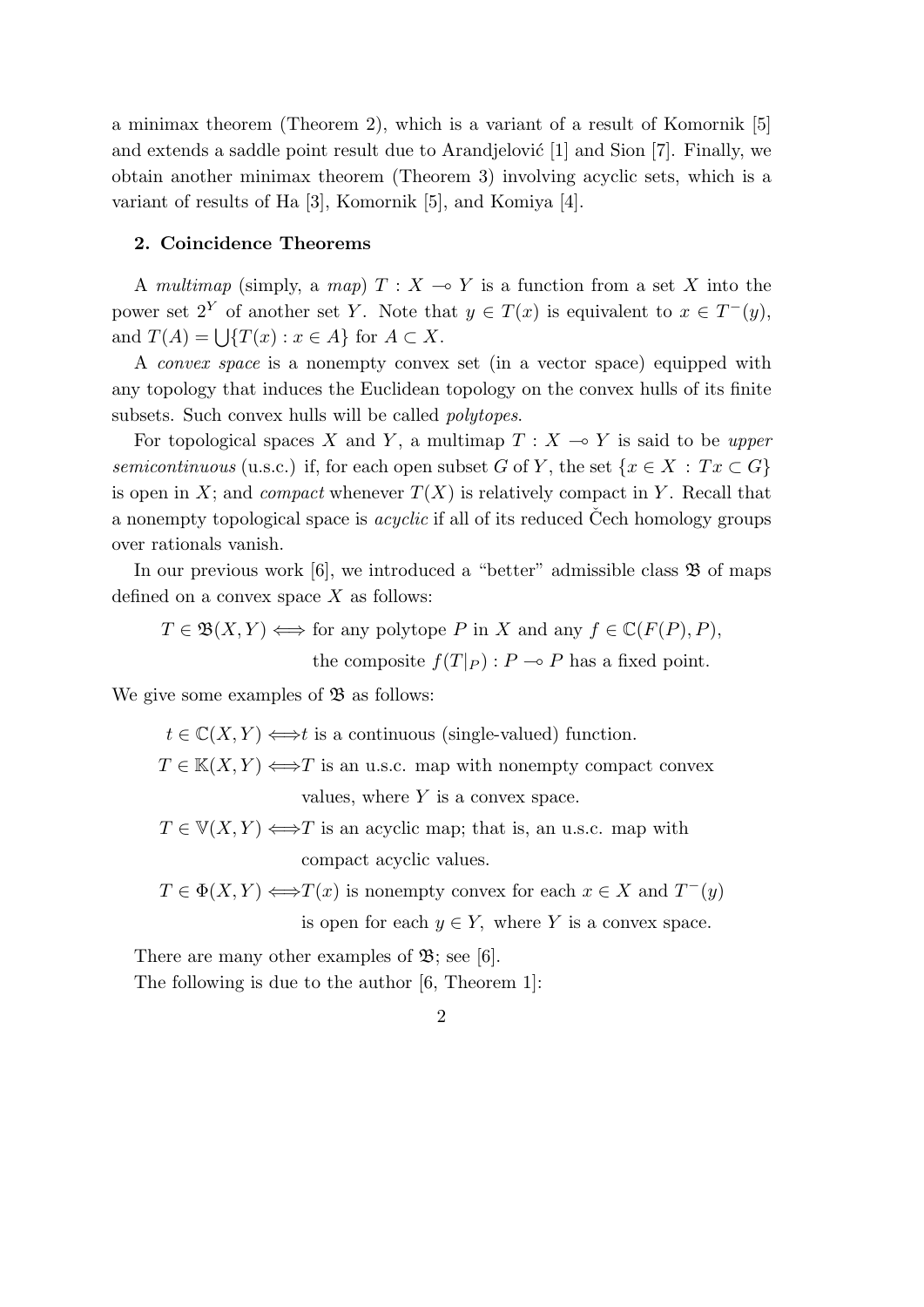**Theorem 0.** Let *X* be a convex space, *Y* a Hausdorff space, and  $T, S: X \rightarrow Y$ *maps satisfying*

- (1)  $T \in \mathfrak{B}(X, Y)$  *is compact*;
- (2) *for each*  $y \in T(X)$ *,*  $S^{-}(y)$  *is convex; and*
- (3)  $\{ \text{Int } S(x) : x \in X \}$  *covers the closure*  $\overline{T(X)}$ .

*Then T* and *S* have a coincidence point  $x_0 \in X$ ; that is,  $T(x_0) \cap S(x_0) \neq \emptyset$ .

From Theorem 0, we obtain the following theorem, which shows that there is another subclass of  $\mathfrak B$  bigger than  $\Phi$ :

**Theorem 1.** *Let X be a convex space, Y a Hausdorff convex space, and F, G* :  $X \rightarrow Y$  *maps such that* 

- (1.1) *F is compact,*  $F(x)$  *is convex for each*  $x \in X$ *, and*  $X = \bigcup \{ \text{Int } F^-(y) : y \in F^-(Y) \}$ *Y }; and*
- (1.2)  $G^{-}(y)$  *is convex for each*  $y \in F(X)$  *and*  $\overline{F(X)} = \bigcup \{ \text{Int } G(x) : x \in X \}.$

*Then F and G have a coincidence point.*

*Proof.* In view of Theorem 0, it suffices to show that  $F \in \mathfrak{B}(X, Y)$ . Let *P* be a polytope in *X*. Since *P* is compact, there exists a finite subset  $\{y_1, y_2, \ldots, y_n\} \subset Y$ such that  $P \subset \bigcup_{i=1}^n \text{Int } F^-(y_i)$ . Let  $\{\lambda_i\}_{i=1}^n$  be the partition of unity subordinated to the cover of *P*. Define  $h: P \to Y$  by

$$
h(x) = \sum_{i=1}^{n} \lambda_i(x) y_i = \sum_{i \in N_x} \lambda_i(x) y_i \quad \text{for } x \in P,
$$

where

$$
i \in N_x \Longleftrightarrow \lambda_i(x) \neq 0 \Longrightarrow x \in \text{Int } F^-(y_i) \subset F^-(y_i).
$$

Then  $y_i \in Fx$  for each  $i \in N_x$ . Clearly *h* is continuous and, by  $(1.1)$ ,  $h(x) \in \text{co}\lbrace y_i :$ *i* ∈  $N_x$  ⊂ *Fx* for each  $x \in P$ . Therefore, *h* is a continuous selection of *F* |*p*. Since  $h: P \to h(P) \subset F(P)$ , for any  $f: \mathbb{C}(F(P), P)$ , the composite  $fh: P \to P$  is a continuous selection of  $f(F|_P)$ :  $P \to P$  and has a fixed point by the Brouwer fixed

<sup>3</sup>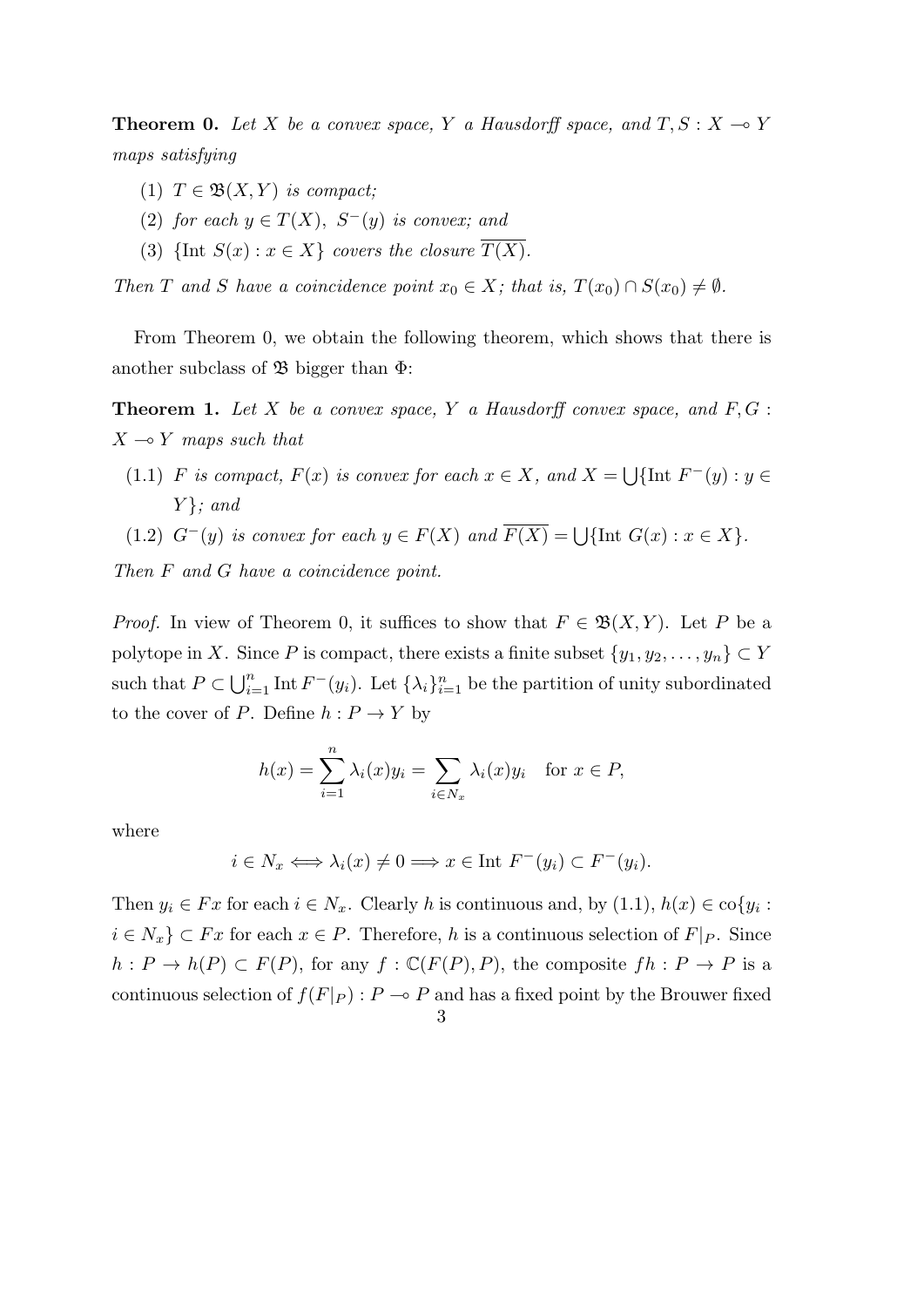point theorem. Hence,  $F \in \mathfrak{B}(X,Y)$ . Now the conclusion follows from Theorem 0.

*Remark.* Theorem 1 improves a result of Fan [2].

## **3. New Minimax Theorems**

In this section, *Z* denotes a *complete linearly ordered space*; that is, a linearly ordered set whose every subset has a least upper bound. Examples are the extended real line  $\overline{\mathbf{R}}$ , the extended Euclidean space  $\overline{\mathbf{R}}^n$ , and any compact (in the Euclidean topology) subset of  $\mathbb{R}^n$  with respect to the lexicographic order; see Komornik [5].

For a topological space *X*, a function  $f: X \to Z$  is said to be *lower* [resp. *upper semicontinuous* (l.s.c.) [resp. u.s.c.] whenver  $\{x \in X : f(x) > z\}$  [resp.  ${x \in X : f(x) < z}$  is open in *X* for each  $z \in Z$ .

If *X* is compact and  $f: X \to Z$  is l.s.c., then there exists an  $x_0 \in X$  such that  $f(x_0) = \inf_{x \in X} f(x)$ . For any family  $\{f_i\}_{i \in I}$  of l.s.c. functions  $f_i: X \to Z$ , the function  $\sup_{i \in I} f_i$  is also l.s.c. See [5].

The following is the main result of this section:

**Theorem 2.** *Let X be a convex space, Y a Hausdorff compact convex space, and*  $f: X \times Y \rightarrow Z$  *a function. Suppose that* 

- (1) *there is a subset*  $U \subset Z$  *such that*  $a, b \in f(X \times Y)$  *with*  $a < b$  *implies*  $U \cap (a, b) \neq \emptyset$ ;
- (2)  $f(x, \cdot)$  *is l.s.c. on Y and*  $\{y \in Y : f(x, y) < s\}$  *is convex for each*  $x \in X$  $and$   $s \in U$ *;* and
- (3)  $f(\cdot, y)$  *is u.s.c. on X* and  $\{x \in X : f(x, y) > s\}$  *is convex for each*  $y \in Y$  $and$   $s \in U$ *.* 
	- 4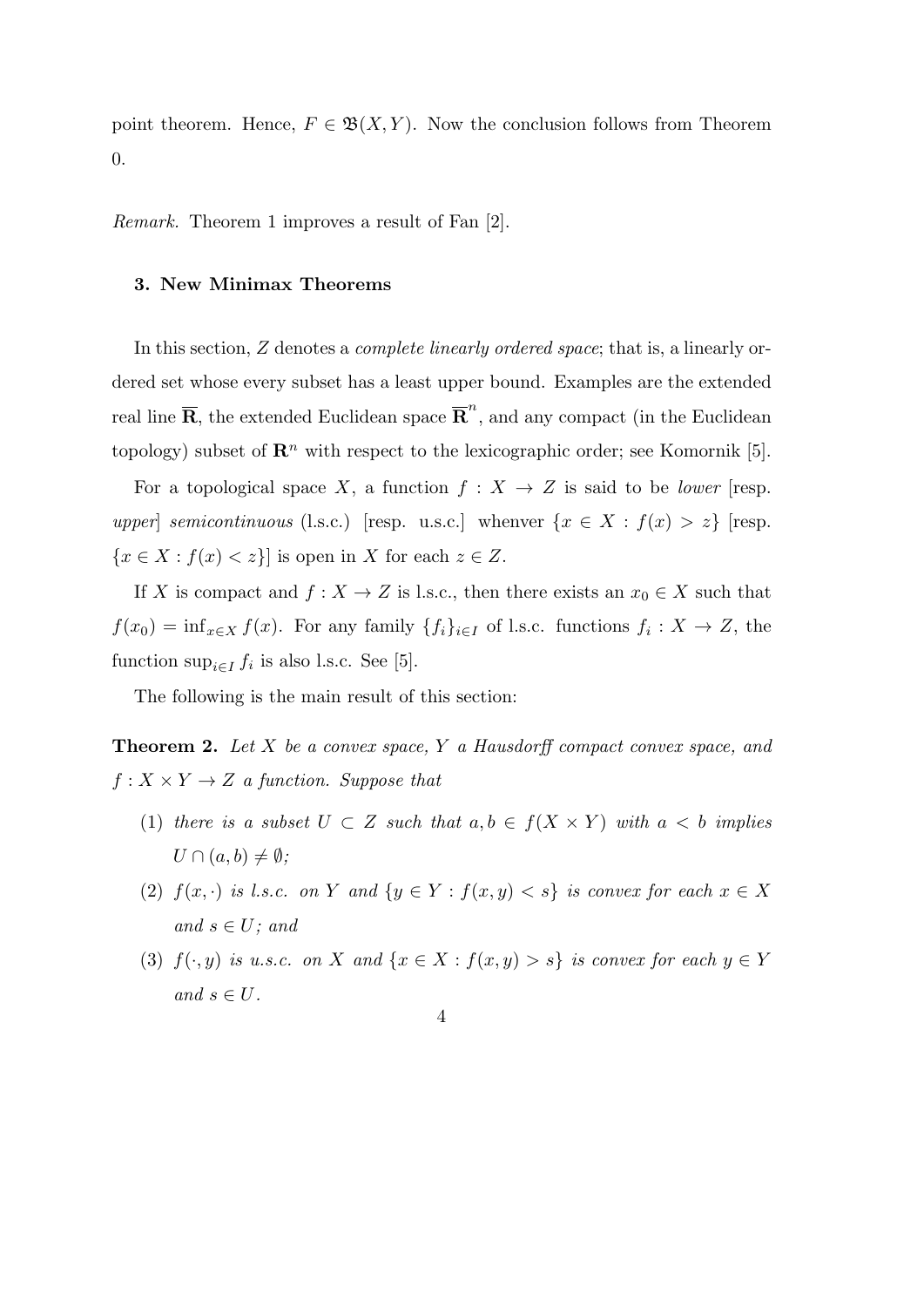*Then*

$$
\sup_{x \in X} \min_{y \in Y} f(x, y) = \min_{y \in Y} \sup_{x \in X} f(x, y).
$$

*Proof.* Since  $f(x, \cdot)$  is l.s.c.,  $p(x) = \min_{y \in Y} f(x, y)$  exists for each  $x \in X$ . Since  $q(y) = \sup_{x \in X} f(x, y)$  is l.s.c. for each  $y \in Y$ ,  $q(y_0) = \min_{y \in Y} q(y)$  exists. Note that

$$
p(x) = \min_{y \in Y} f(x, y) \le f(x, y) \le \sup_{x \in X} f(x, y) = q(y)
$$

for all  $x \in X$  and  $y \in Y$ . Therefore, we have

$$
\sup_{x \in X} p(x) \le \min_{y \in Y} q(y).
$$

Suppose that the equality does not hold. Then there exists an  $s \in U$  such that

$$
\sup_{x \in X} p(x) < s < \min_{y \in Y} q(y).
$$

We define multimaps  $T, S: X \rightarrow Y$  by

$$
T(x) = \{y \in Y : f(x, y) < s\} \text{ and } S(x) = \{y \in Y : f(x, y) > s\}
$$

for  $x \in X$ . Then  $T(x)$  is nonempty and convex by (2), and  $S(x)$  is open since  $f(x, \cdot)$  is l.s.c. Moreover,

$$
T^-(y) = \{ x \in X : f(x, y) < s \} \text{ and } S^-(y) = \{ x \in X : f(x, y) > s \}
$$

for  $y \in Y$ . Then  $T^{-1}(y)$  is open since  $f(\cdot, y)$  is u.s.c., and  $S^{-1}(y)$  is nonempty and convex by (3). Now, by applying Theorem 1, there exists an  $x_0 \in X$  such that *T*(*x*<sub>0</sub>) ∩ *S*(*x*<sub>0</sub>)  $\neq$  *Ø*. This contradicts

$$
f(x_0, a) < s < f(x_0, b) \quad \text{for each } a \in T(x_0) \text{ and } b \in S(x_0).
$$

This completes our proof.

*Remark.* If  $U = Z$ , then Theorem 2 is a consequence of Komornik [5, Theorem 2] for interval spaces with different proof.

$$
\overline{5}
$$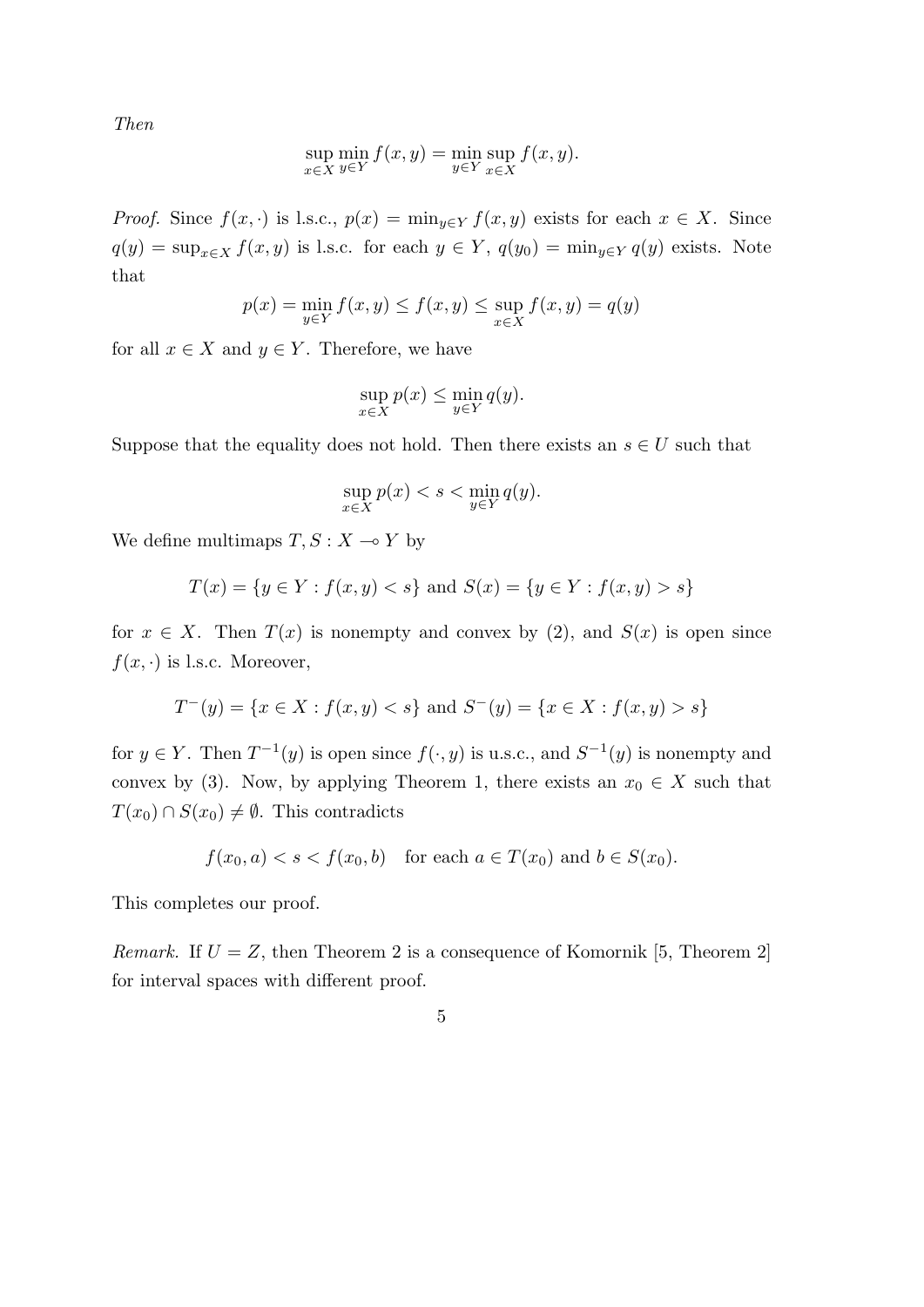**Corollary.** *Under the hypothesis of Theorem 2, further if X is compcat, then f has a saddle point.*

*Proof.* Since  $f(x, \cdot)$  and  $f(\cdot, y)$  are l.s.c. and u.s.c., resp.,  $p(x) = \min_{y \in Y} f(x, y)$ and  $q(y) = \max_{x \in X} f(x, y)$  exist for each  $x \in X$  and  $y \in Y$ . Since p is u.s.c. on *X* and *q* is l.s.c. on *Y*,  $\max_{x \in X} p(x) = p(x_0)$  and  $\min_{y \in Y} q(y) = q(y_0)$  for some  $x_0 \in X$  and  $y_0 \in Y$ . Then  $(x_0, y_0)$  is a saddle point by Theorem 2. This completes our proof.

*Remark.* Corollary reduces to Arandjelović [1, Theorem 3] whenever  $Z = \mathbf{R}$ , which extends the Sion minimax theorem [7].

The following new minimax theorem is a variant of Theorem 2:

**Theorem 3.** *Let X be a convex space, Y a Hausdorff compact space, and f* :  $X \times Y \rightarrow Z$  *a l.s.c. function such that* 

- (1) *there is a subset*  $U \subset Z$  *such that*  $a, b \in f(X \times Y)$  *with*  $a < b$  *implies*  $U \cap [a, b) \neq \emptyset$ ;
- (2) *for each*  $s \in U$  *and*  $y \in Y$ ,  $\{x \in X : f(x, y) > s\}$  *is convex; and*
- (3) *for each*  $s \in U$  *and*  $x \in X$ ,  $\{y \in X : f(x, y) \leq s\}$  *is acyclic.*

*Then*

$$
\sup_{x \in X} \min_{y \in Y} f(x, y) = \min_{y \in Y} \sup_{x \in X} f(x, y).
$$

*Proof.* As in the proof of Theorem 2, we have

$$
\sup_{x \in X} p(x) \le \min_{y \in Y} q(y).
$$

Suppose that the equality does not hold. Then there exists an  $s \in U$  such that

$$
\sup_{x \in X} p(x) \le s < \min_{y \in Y} q(y).
$$
6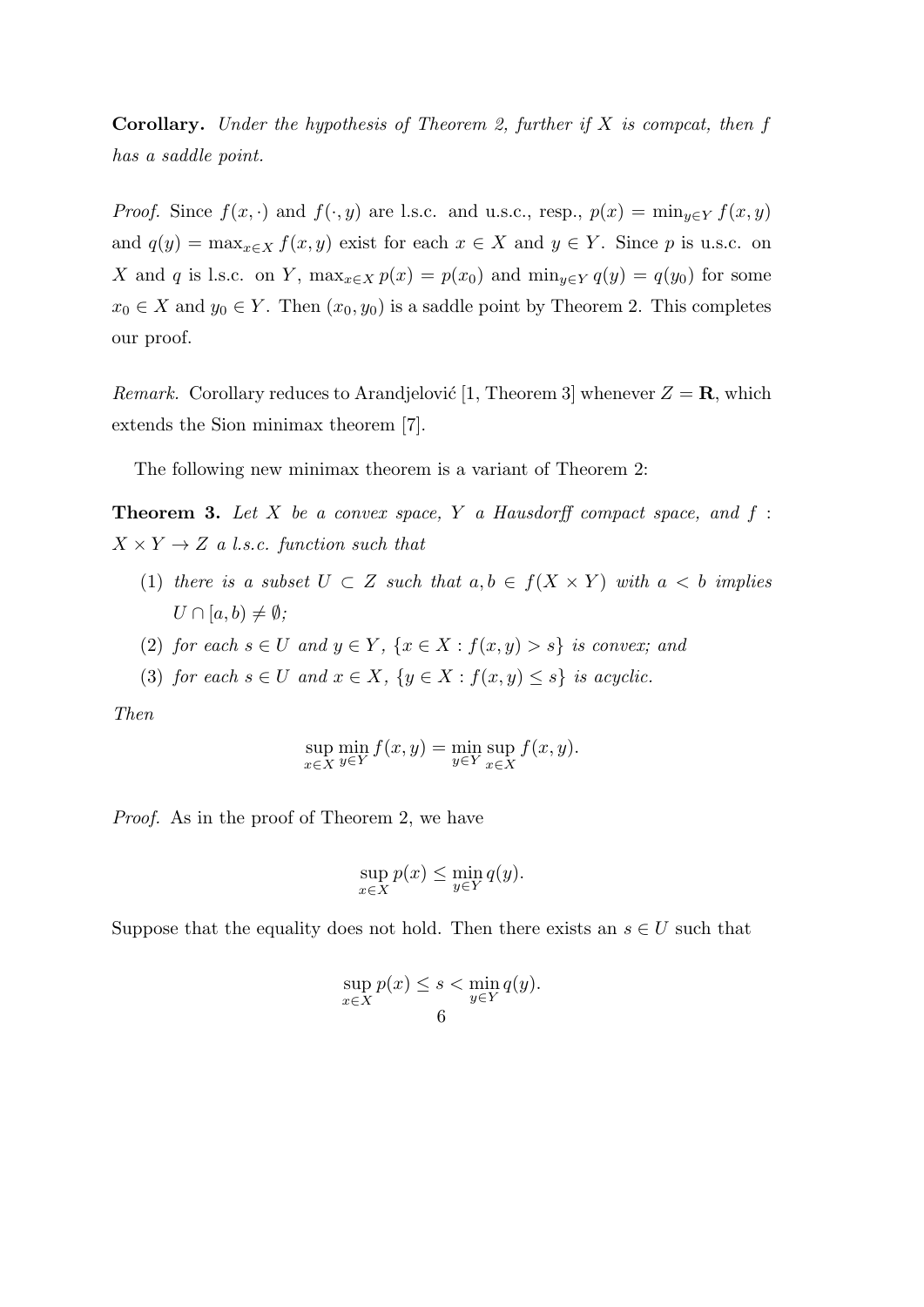We define multimaps  $T, S: X \rightarrow Y$  by

$$
T(x) = \{ y \in Y : f(x, y) \le s \} \text{ and } S(x) = \{ y \in Y : f(x, y) > s \}
$$

for  $x \in X$ . Then  $T(x)$  is nonempty by the definition of  $p(x)$  and closed since *f*(*x,*  $\cdot$ ) is l.s.c. for each  $x \in X$ . On the other hand,  $S(x)$  is open since  $f(x, \cdot)$  is l.s.c. Moreover, for each  $y \in Y$ ,

$$
S^-(y) = \{ x \in X : f(x, y) > s \}
$$

is nonempty and convex by (2).

Consider the graph of *T*

$$
\operatorname{Gr}(T) = \{(x, y) \in X \times Y : f(x, y) \le s\}.
$$

Since *f* is l.s.c.,  $\text{Gr}(T)$  is closed in  $X \times Y$ . Since *Y* is compact, *T* is u.s.c. Note that each  $T(x)$  is acyclic by (3). Hence *T* is an acyclic map.

Therefore by Theorem 0 for V instead of  $\mathfrak{B}$ , there exists an  $x_0 \in X$  such that *T*(*x*<sub>0</sub>) ∩ *S*(*x*<sub>0</sub>)  $\neq$   $\emptyset$ . This leads a contradiction as in the proof of Theorem 2.

*Remarks.* 1. In case we replace the acyclicity in (3) by convexity and if  $U = Z =$ **R**, then Theorem 3 is a particular form of Ha [3, Theroem 4].

2. If we replace the acyclicity in (3) by convexity and if  $U = Z$ , then Theorem 3 follows from Komornik [5, Theorem 3] with different proof.

3. Komiya [4, Theorem 3] obtained a saddle point theorem whenever  $U = Z =$ **R**, *f* is continuous, and the acyclicity in (3) is replaced by convexity in Theorem 3 under an extra restriction.

*Acknowledgement.* This research is partially supported by Ministry of Education, 1997, Project Number BSRI-97-1413.

7

### **References**